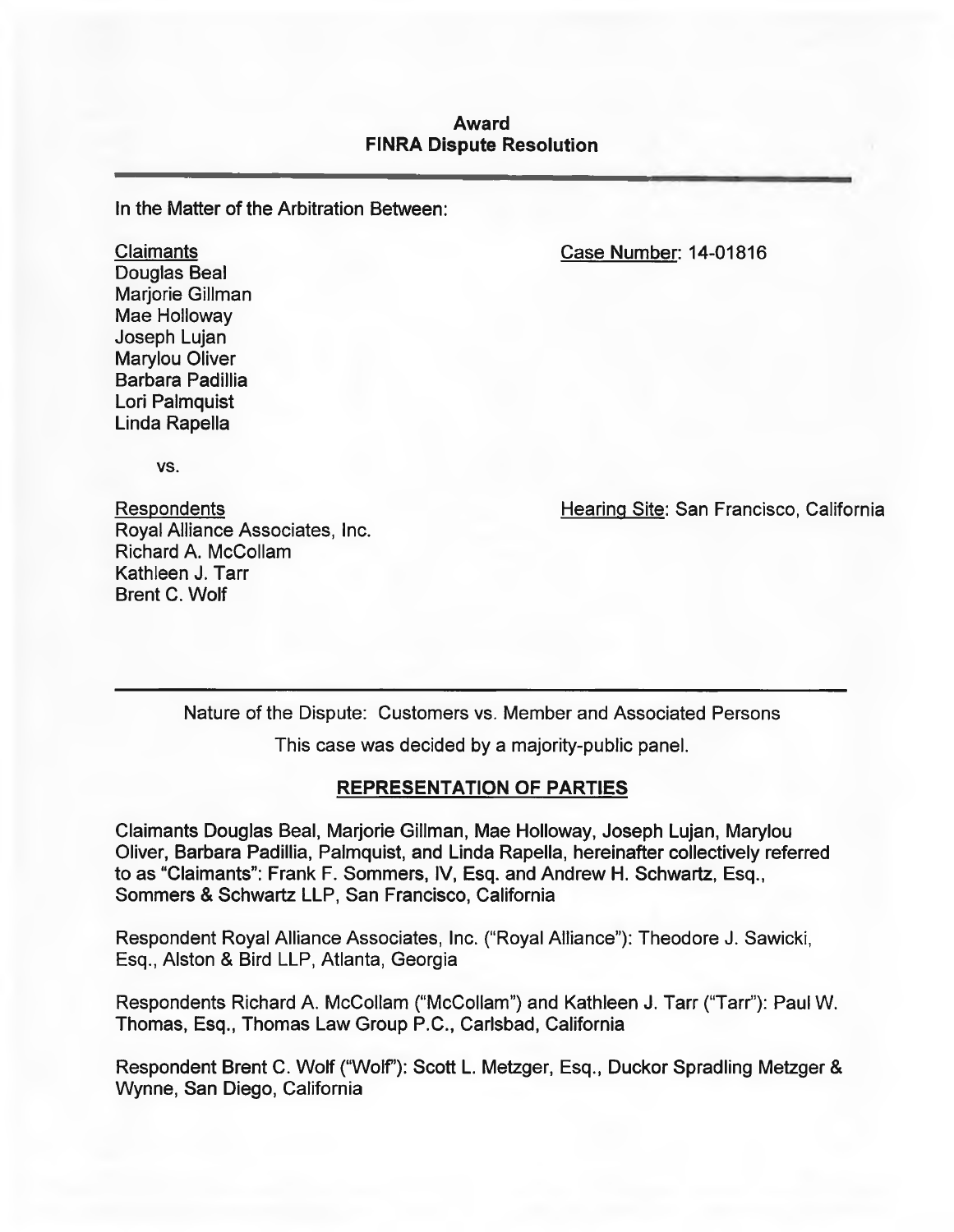## **CASE INFORMATION**

Statement of Claim filed on or about: June 3, 2014 Amended Statement of Claim filed on or about: November 25, 2014 Claimants Joseph Lujan and Linda RapeIla signed Submission Agreements: May 20, 2014 Claimant Douglas Beal signed the Submission Agreement: May 22, 2014 Claimant Mae Holloway signed the Submission Agreement: May 23, 2014 Claimants Marylou Oliver and Barbara Padillia signed Submission Agreements: November 14, 2014 Claimants Marjorie Gillman and Lori Palmquist signed Submission Agreements: November 18, 2014

Statement of Answer filed by Respondent Royal Alliance on or about: January 15, 2015 Statement of Answer filed by Respondent McCollam on or about: February 3, 2015 Statement of Answer filed by Respondent Tarr on or about: January 15, 2015 Statement of Answer filed by Respondent Wolf on or about: October 8, 2015 Respondents Royal Alliance, McCollam, Tarr, and Wolf did not sign Submission Agreements.

# **CASE SUMMARY**

Claimants asserted the following causes of action in the Statement of Claim and Amended Statement of Claim: breach of fiduciary duty; false representations; fraud in the inducement; fraud; negligent misrepresentation; failure to supervise; and inappropriate securities and overconcentration. In Claimants' Amended Statement of Claim, Claimants added Marjorie Gillman, Marylou Oliver, Barbara Padillia, and Lori Palmquist as Claimants and Brent C. Wolf as a Respondent. The causes of action relate to Claimants' investments in the Polaris III annuity, Hartford Leaders annuity, Inland American Real Estate Investment Trust ("REIT"), Hartford Insurance variable rate annuity, John Hancock variable rate annuity, Dividend Capital Diversified Realty Trust, AIG Sun America Polaris annuity, Ohio National annuity, Inland Western REIT, among other unspecified investments.

Unless specifically admitted in their Answers, Respondents Royal Alliance, McCollam, Tarr, and Wolf each denied the allegations made in the Statement of Claim and Amended Statement of Claim and asserted various affirmative defenses.

## **RELIEF REQUESTED**

In the Statement of Claim, Claimants requested:

- 1. For Claimant Douglas Beal compensatory damages in the amount of \$99,000.00 and punitive damages in the amount of \$99,000.00;
- 2. For Claimant Mae Holloway compensatory damages in the amount of \$142,000.00 and punitive damages in the amount of \$142,000.00;
- 3. For Claimant Joseph Lujan compensatory damages in the amount of \$116,000.00 and punitive damages in the amount of \$116,000.00;
- 4. For Claimant Linda Rapella compensatory damages in the amount of \$160,000.00 and punitive damages in the amount of \$160,000.00;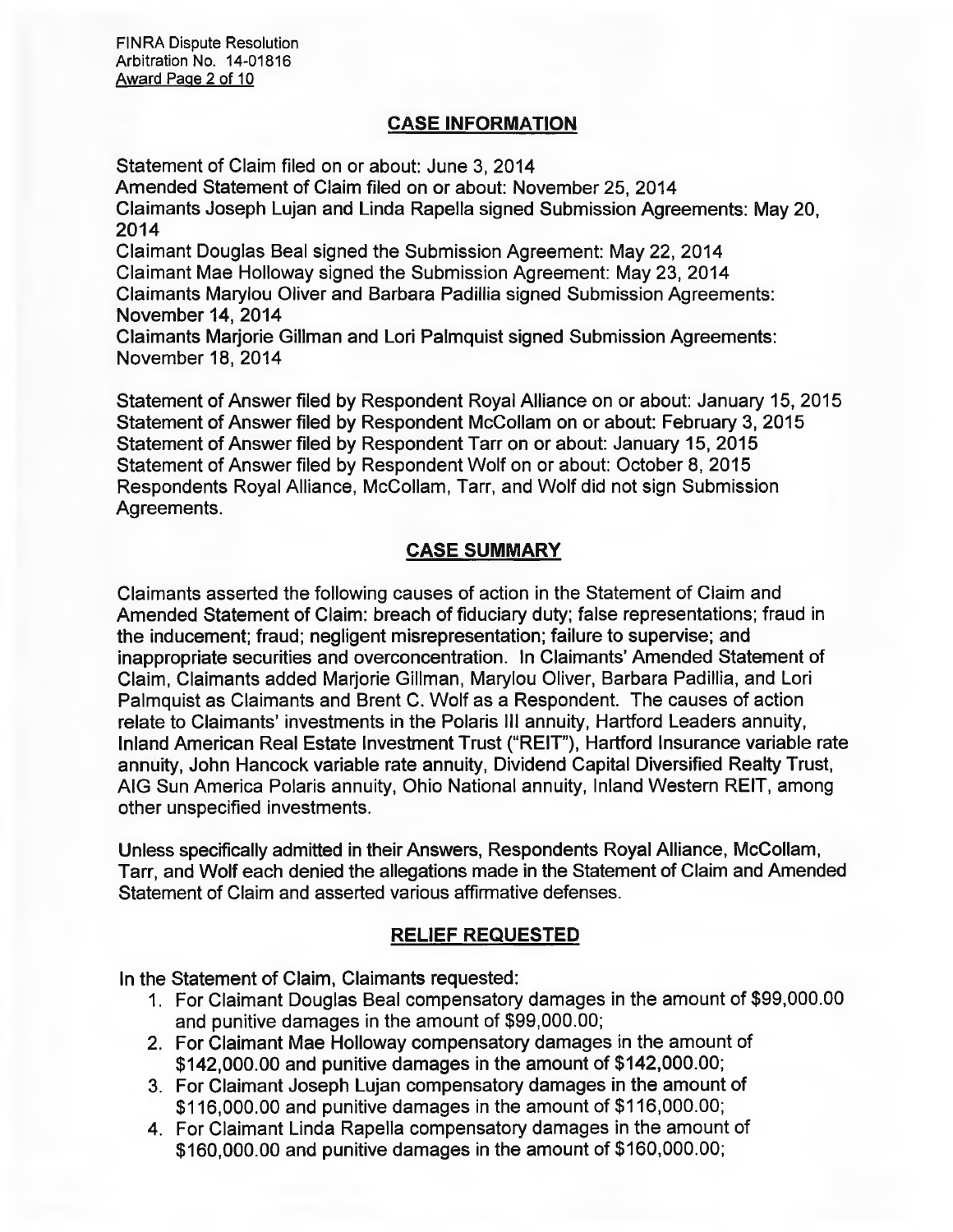- **5. A return of principal invested in REITS, less any mitigation accomplished by Claimants;**
- **6. Recovery of all reinvested REIT dividends;**
- **7. In the alternative, recovery of a reasonable return on the amounts invested in the REITS, based on the return for an investment appropriate to Claimants;**
- **8. Recovery of the principal from sums invested in annuities paid to Claimants on a monthly basis, on false representation that it was investment income, not a return of capital;**
- **9. Payment of the promised monthly amount of investment income for each Claimant, less income actually received, for the entire period of each Claimants retirement;**
- **10. Recovery of the difference between the present value of the amount invested, as of the time of the hearing, and the amount invested, plus a reasonable return on the investment for the period of the investment;**
- **11. Punitive damages; and**
- 12. Attorneys' fees.

**In the Amended Statement of Claim, Claimants requested:** 

- **1. For Claimant Douglas Beal compensatory damages in the amount of \$99,000.00 and punitive damages in the amount of \$99,000.00;**
- **2. For Claimant Marjorie Gillman compensatory damages in the amount of \$165,000.00 and punitive damages in the amount of \$165,000.00;**
- **3. For Claimant Mae Holloway compensatory damages in the amount of \$142,000.00 and punitive damages in the amount of \$142,000.00;**
- **4. For Claimant Joseph Lujan compensatory damages in the amount of \$116,000.00 and punitive damages in the amount of \$116,000.00;**
- **5. For Claimant Marylou Oliver compensatory damages in the amount of \$50,000.00 and punitive damages in the amount of \$50,000.00;**
- **6. For Claimant Barbara Padillia compensatory damages in the amount of \$175,000.00 and punitive damages in the amount of \$175,000.00;**
- **7. For Claimant Lori Palmquist compensatory damages in the amount of \$40,000.00 and punitive damages in the amount of \$40,000.00;**
- **8. For Claimant Linda RapeIla compensatory damages in the amount of \$160,000.00 and punitive damages in the amount of \$160,000.00;**
- **9. A return of principal invested in REITS, less any mitigation accomplished by Claimants;**
- **10. Recovery of all reinvested REIT dividends;**
- **11.ln the alternative, recovery of a reasonable return on the amounts invested in the REITS, based on the return for an investment appropriate to Claimants;**
- **12. Recovery of the principal from sums invested in annuities paid to Claimants on a monthly basis, on false representation that it was investment income, not a return of capital;**
- **13. Payment of the promised monthly amount of investment income for each Claimant, less income actually received, for the entire period of each Claimants retirement;**
- **14. Recovery of the difference between the present value of the amount invested, as of the time of the hearing, and the amount invested, plus a reasonable return on the investment for the period of the investment;**
- **15. Punitive damages; and**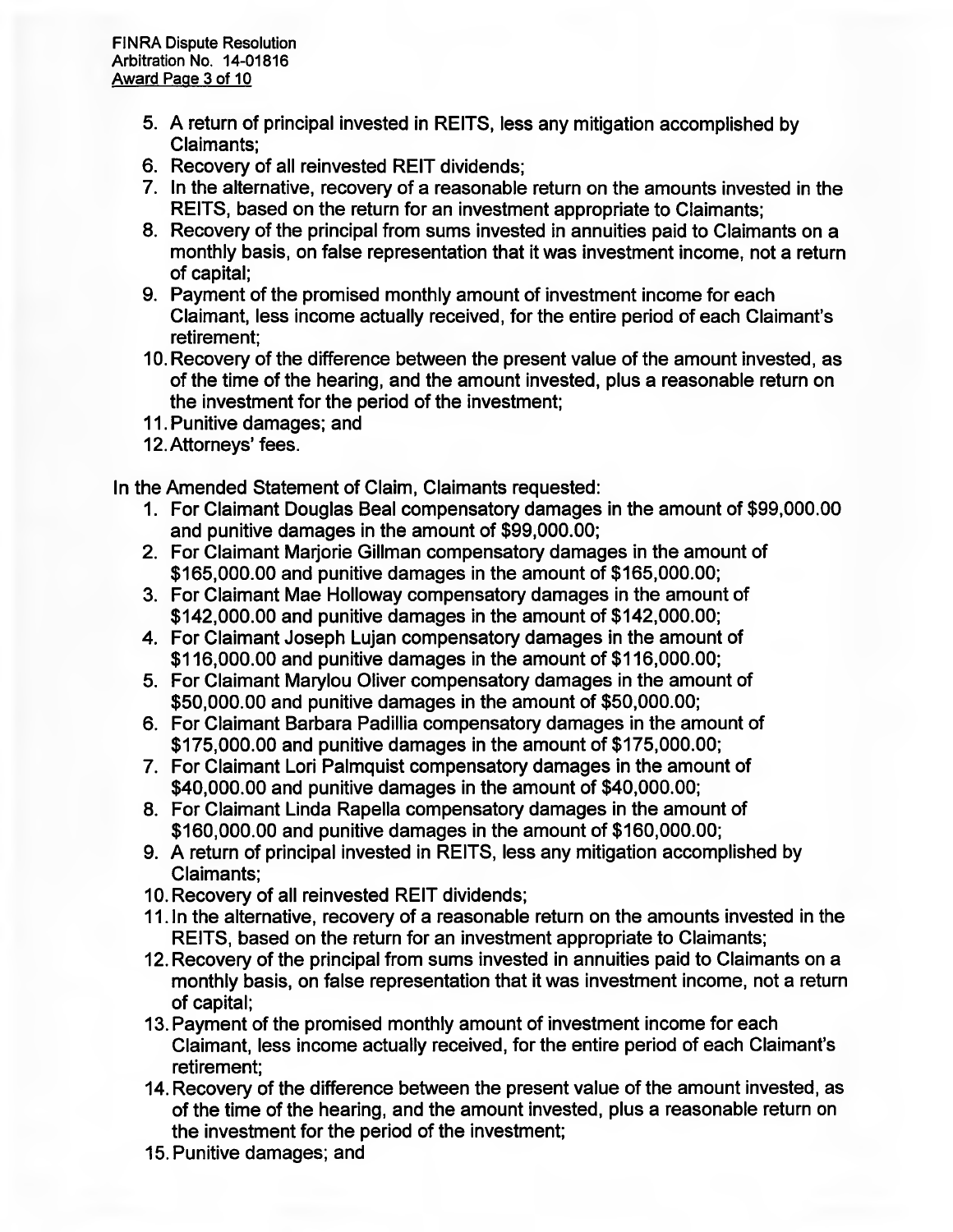## 16. Attorneys' fees.

**In Respondent Royal Alliance's Answer, it requested:** 

- **1. Dismissal with prejudice of Claimants' claims and all causes of action in their entirety;**
- **2. Forum fees be assessed against Claimants; and**
- **3. Such other and further relief as the Panel deems just and proper.**

**In Respondent McCollam's Answer, he requested:** 

- **1. Dismissal with prejudice of Claimants' claims and all causes of action in their entirety;**
- **2. Forum fees be assessed against Claimants;**
- **3. A recommendation that all references to this matter be expunged from Respondent McCollam's FINRA Central Registration Depository ('CRD) records; and**
- **4. Such other and further relief as the Panel deems just and proper.**

**In Respondent Tarr's Answer, she requested:** 

- **1. Dismissal with prejudice of Claimants' claims and all causes of action in their entirety;**
- **2. Forum fees be assessed against Claimants;**
- **3. A recommendation that all references to this matter be expunged from Respondent Tarr's FINRA CRD records; and**
- **4. Such other and further relief as the Panel deems just and proper.**

**In Respondent Wolfs Answer, he requested dismissal of Claimants' claims and expungement of this matter from his CRD records.** 

**At the close of the hearing, Claimants requested:** 

- **1. For Claimant Douglas Beal compensatory damages in the amount of \$394,500.00 and punitive damages in the amount of \$100,000.00;**
- **2. For Claimant Marjorie Gillman compensatory damages in the amount of \$371,500.00 and punitive damages in the amount of \$100,000.00;**
- **3. For Claimant Mae Holloway compensatory damages in the amount of \$300,250.00 and punitive damages in the amount of \$75,000.00;**
- **4. For Claimant Joseph Lujan compensatory damages in the amount of \$229,250.00 and punitive damages in the amount of \$50,000.00;**
- **5. For Claimant Marylou Oliver compensatory damages in the amount of \$26,000.00 and punitive damages in the amount of \$5,000.00;**
- **6. For Claimant Barbara Padillia compensatory damages in the amount of \$290,750.00 and punitive damages in the amount of \$75,000.00;**
- **7. For Claimant Lori Palmquist compensatory damages in the amount of \$189,800.00 and punitive damages in the amount of \$50,000.00; and**
- **8. For Claimant Linda RapeIla compensatory damages in the amount of \$502,750.00 and punitive damages in the amount of \$125,000.00.**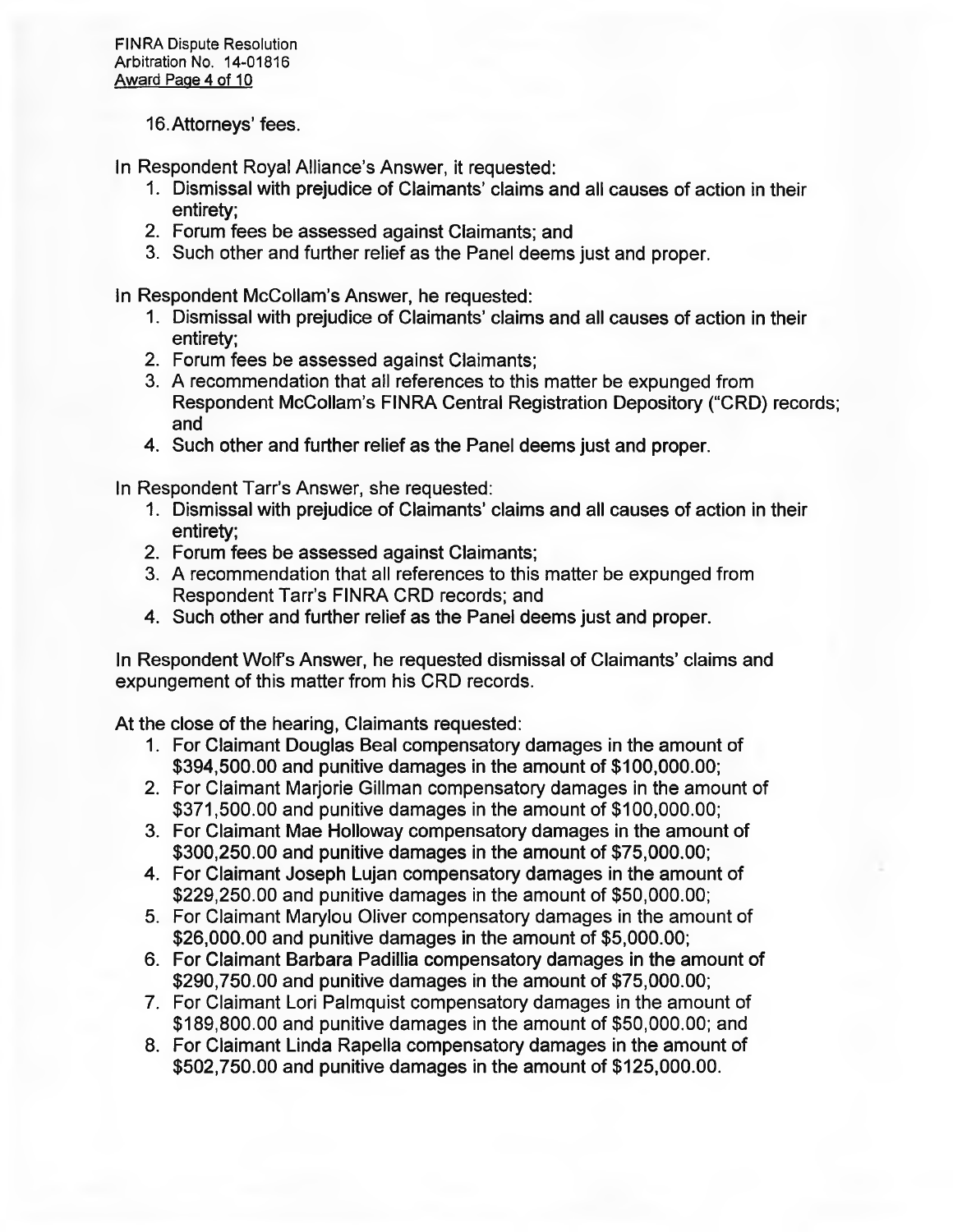## **OTHER ISSUES CONSIDERED AND DECIDED**

**The Arbitrators acknowledge that they have each read the pleadings and other materials filed by the parties.** 

**Respondents Royal Alliance, McCollam, and Tarr did not file with the FINRA Office of Dispute Resolution properly executed Submission Agreements, but are required to**  submit to arbitration pursuant to the Code of Arbitration Procedure ("Code"), and having **answered the claims, appeared and testified at the hearing, are bound by the determination of the Panel on all issues submitted.** 

**Respondent Wolf did not file with the FINRA Office of Dispute Resolution a properly executed Submission Agreement, but is required to submit to arbitration pursuant to the Code, and is bound by the determination of the Panel on all issues submitted.** 

**On November 25, 2014, Claimants filed an Amended Statement of Claim before the Panel's appointment to the case. Therefore, in accordance with FINRA Rule 12309(a),**  the FINRA Office of Dispute Resolution accepted Claimants' Amended Statement of **Claim.** 

**By notice dated August 27, 2015, Claimants' counsel dismissed with prejudice Respondent Brent C. Wolf. The Panel conducted recorded pre-hearing conferences on Respondent Brent C. Wolfs request for expungement on November 20, 2015 and December 2, 2015. On January 13, 2016, the Panel granted Respondent Brent C. Wolfs request to sever his request for expungement from this case to a new arbitration case (FINRA arbitration case no. 16-00121). Therefore, neither Claimants' claims against Respondent Brent C. Wolf, nor Respondent Brent C. Wolfs request for expungement were decided in this case.** 

**On May 17, 2016, Respondent Royal Alliance filed a Motion to Dismiss. On June 20, 2016, by order of the Panel, Claimants filed their response opposing the motion. On June 21, 2016, the Panel advised the parties that the motion was denied because neither FINRA Rule 12206 nor the applicable statute of limitations applies to a continuing wrong by Respondent Royal Alliance.** 

**By email dated May 31, 2016, Claimants dismissed Respondents McCollam and Tarr without prejudice. By email dated May 31, 2016, Respondents McCollam and Tarr agreed to be dismissed without prejudice. In accordance with FINRA Rule 12702(b), Respondents McCollam and Tarr were dismissed without prejudice.** 

**On June 27, 2016, Respondents McCollam and Tarr submitted a Motion for Expungement. On July 6, 2016, Claimants submitted a response opposing Respondents McCollam and Tarr's motion. On July 11, 2016, Respondents McCollam and Tarr submitted a reply in further support of their motion. The Panel held a recorded telephonic hearing on September 12, 2016 so the parties could present oral argument and evidence on Respondents McCollam and Tarr's requests for expungement. Claimants' counsel attended the pre-hearing conference and opposed the expungement requests.**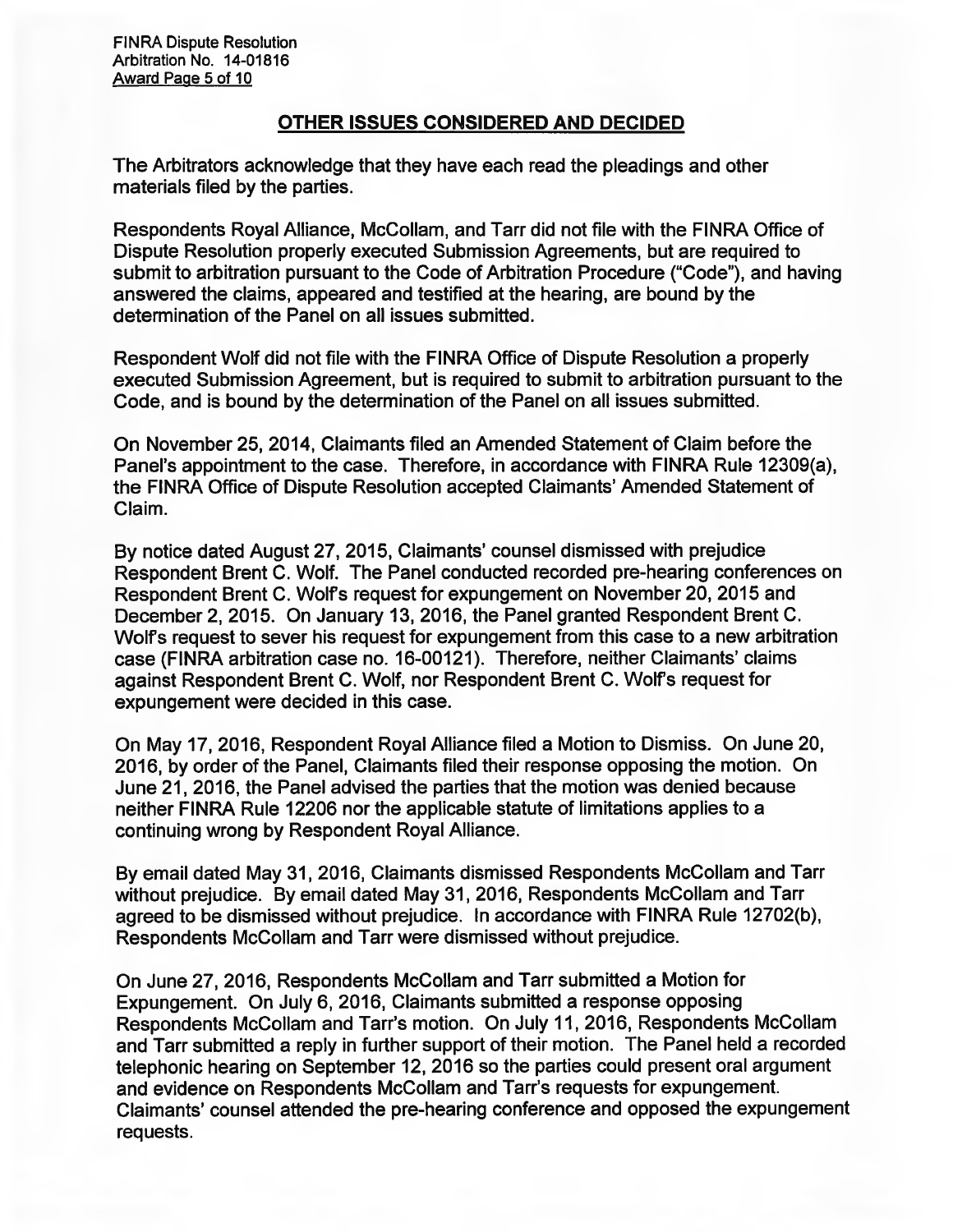**FINRA Dispute Resolution Arbitration No. 14-01816 Award Page 6 of 10** 

**The parties have agreed that the Award in this matter may be executed in counterpart copies or that a handwritten, signed Award may be entered.** 

## **AWARD**

**After considering the pleadings, the testimony and evidence presented at the hearing, and the post-hearing submissions, the Panel has decided in full and final resolution of the issues submitted for determination as follows:** 

- **1. Respondent Royal Alliance is liable for and shall pay to Claimant Douglas Beal compensatory damages in the amount of \$113,000.00, plus interest at the rate of 10% per annum beginning thirty calendar days after service of the award until the award of \$113,000.00 is paid in full.**
- **2. Respondent Royal Alliance is liable for and shall pay to Claimant Marjorie Gillman compensatory damages in the amount of \$92,000.00, plus interest at the rate of 10% per annum beginning thirty calendar days after service of the award until the award of \$92,000.00 is paid in full.**
- **3. Respondent Royal Alliance is liable for and shall pay to Claimant Mae Holloway compensatory damages in the amount of \$151,000.00, plus interest at the rate of 10% per annum beginning thirty calendar days after service of the award until the award of \$151,000.00 is paid in full.**
- **4. Respondent Royal Alliance is liable for and shall pay to Claimant Joseph Lujan compensatory damages in the amount of \$113,000.00, plus interest at the rate of 10% per annum beginning thirty calendar days after service of the award until the award of \$113,000.00 is paid in full.**
- **5. Respondent Royal Alliance is liable for and shall pay to Claimant Marylou Oliver compensatory damages in the amount of \$30,000.00, plus interest at the rate of 10% per annum beginning thirty calendar days after service of the award until the award of \$30,000.00 is paid in full.**
- **6. Respondent Royal Alliance is liable for and shall pay to Claimant Barbara Padilla compensatory damages in the amount of \$111,000.00, plus interest at the rate of 10% per annum beginning thirty calendar days after service of the award until the award of \$111,000.00 is paid in full.**
- **7. Respondent Royal Alliance is liable for and shall pay to Claimant Lori Palmquist compensatory damages in the amount of \$199,000.00, plus interest at the rate of 10% per annum beginning thirty calendar days after service of the award until the award of \$199,000.00 is paid in full.**
- **8. Respondent Royal Alliance is liable for and shall pay to Claimant Linda Rapella compensatory damages in the amount of \$296,000.00, plus interest at the rate of 10% per annum beginning thirty calendar days after service of the award until the award of \$296,000.00 is paid in full.**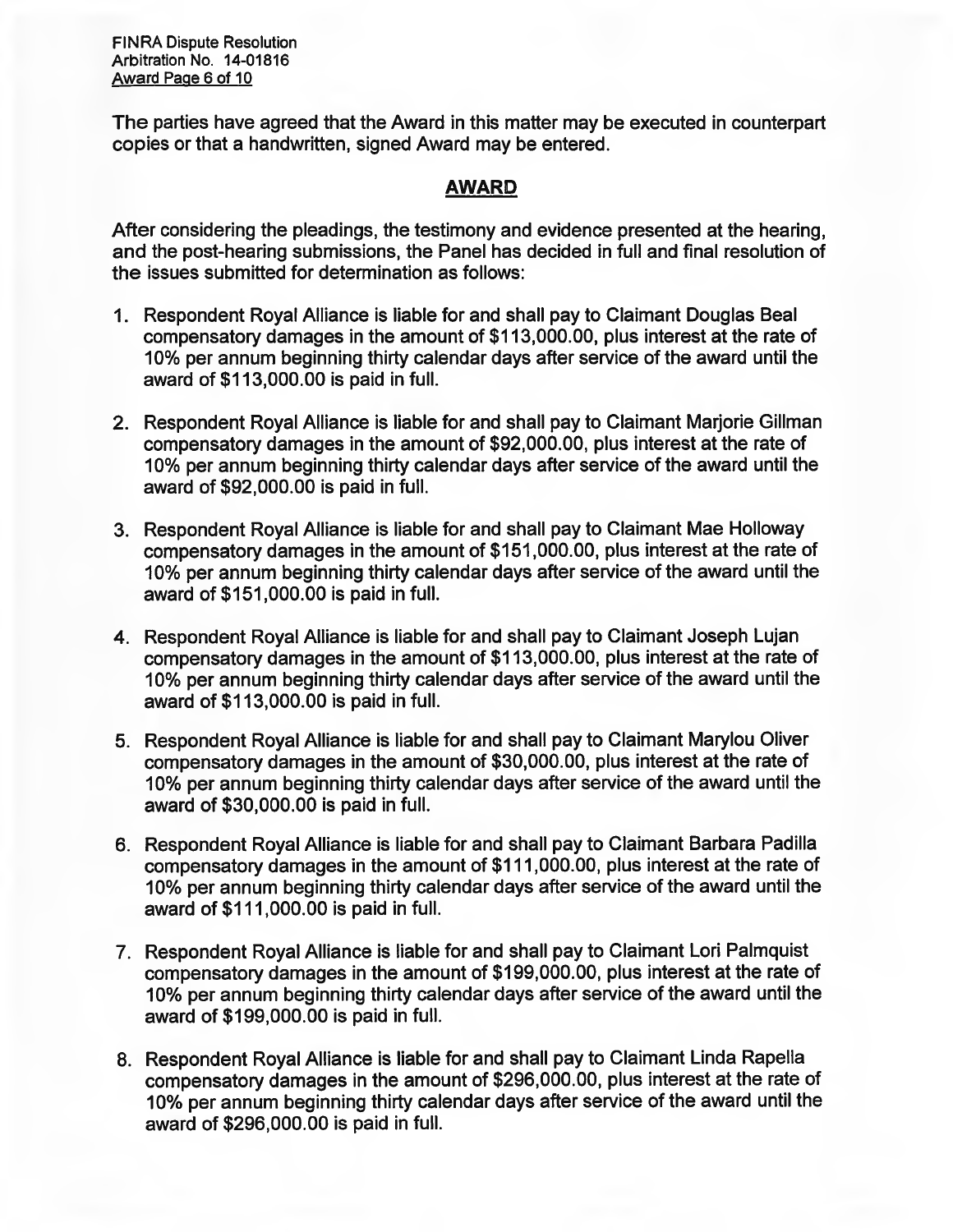- 9. Claimants' request for attorneys' fees is denied.
- 10. Respondents Richard A. McCollam and Kathleen J. Tarr's requests for expungement are denied.
- 11.Any and all relief not specifically addressed herein, including punitive damages, is denied.

## **FEES**

Pursuant to the Code, the following fees are assessed:

#### Filing Fees

FINRA Office of Dispute Resolution assessed a filing fee\* for each claim: Initial Claim Filing Fee  $=$  \$ 1,800.00

*\*The filing fee is made up of a non-refundable and a refundable portion.* 

#### **Member Fees**

Member fees are assessed to each member firm that is a party in these proceedings or to the member firm(s) that employed the associated person(s) at the time of the event(s) giving rise to the dispute. Accordingly, as a party, Royal Alliance Associates, Inc. is assessed the following:

| Member Surcharge                  | $=$ \$2,800.00 |
|-----------------------------------|----------------|
| <b>Pre-Hearing Processing Fee</b> | $=$ \$750.00   |
| <b>Hearing Processing Fee</b>     | $= $5,000.00$  |

### **Adjournment Fees**

Adjournments granted during these proceedings:

| November $9 - 13$ , $16 - 20$ , 2015, adjournment by parties     | $=$ WAIVED     |
|------------------------------------------------------------------|----------------|
| February $1-5$ , $8-10$ , $15-16$ , 2016, adjournment by parties | $=$ \$1,200.00 |
| August 24, 2016, adjournment by Respondents McCollam and Tarr    | $=$ WAIVED     |
| <b>Total Adjournment Fees</b>                                    | $=$ \$1,200.00 |

- 1. The Panel has assessed \$600.00 of the adjournment fees jointly and severally to Claimants.
- 2. The Panel has assessed \$600.00 of the adjournment fees jointly and severally to Respondents Royal Alliance, McCollam, and Tarr.

### **Last Minute Cancellation Fees**

Fees apply when a hearing on the merits is postponed or settled within three business days before the start of a scheduled hearing session:

August 24, 2016, adjournment by Respondents McCollam and Tarr  $=$  WAIVED

#### **Discoverv-Related Motion Fees**

Fees apply for each decision rendered on a discovery-related motion.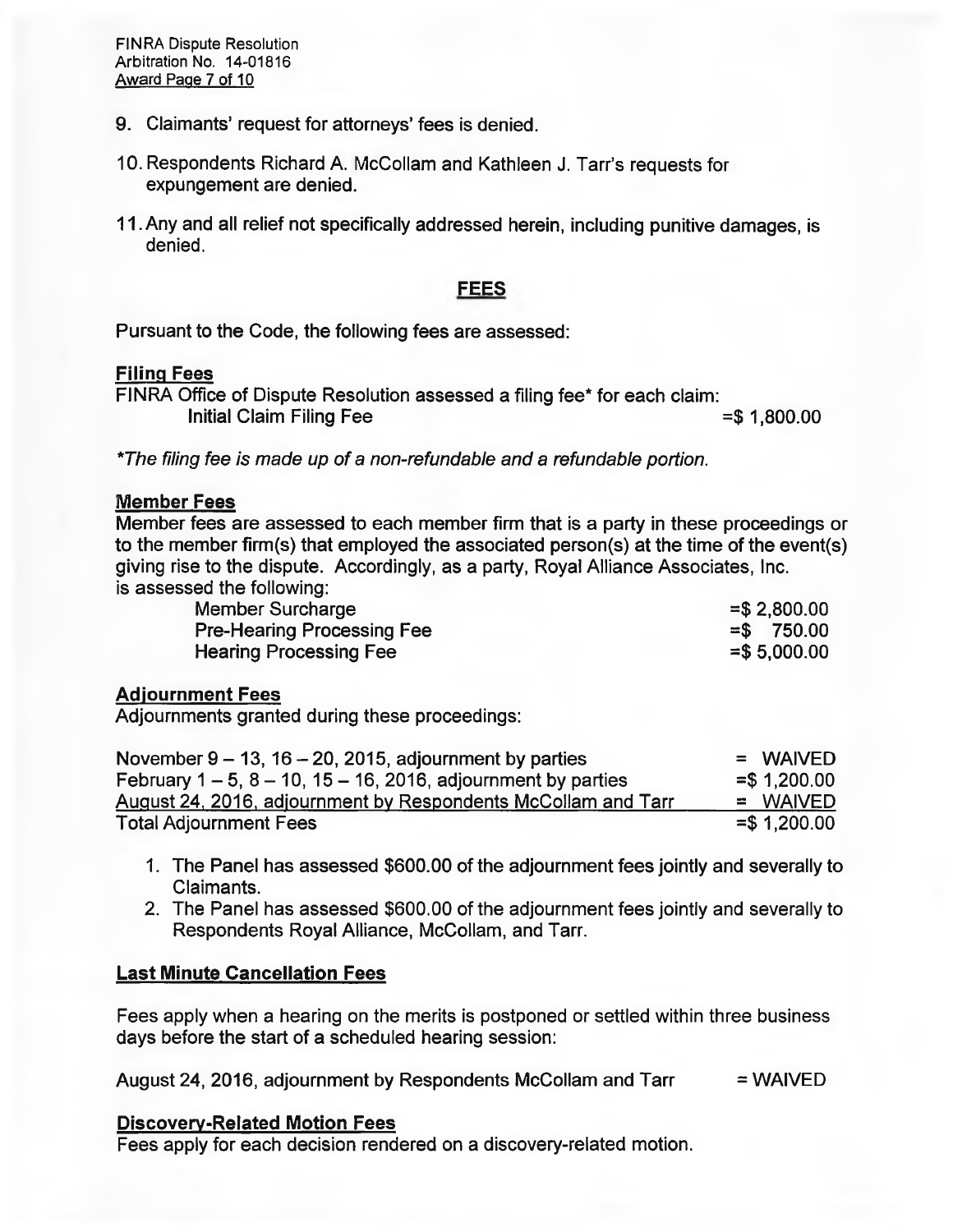FINRA Dispute Resolution Arbitration No. 14-01816 Award Page 8 of 10

Five (5) Decisions on discovery-related motions on the papers with (1) one arbitrator  $@$  \$200.00  $=$  \$ 1,000.00 Claimants submitted (2) discovery-related motions Respondent Royal Alliance submitted (3) discovery-related motions

Total Discovery-Related Motion Fees =  $$1,000.00$ 

- 1. The Panel has assessed \$500.00 of the discovery-related motion fees jointly and severally to Claimants.
- 2. The Panel has assessed \$500.00 of the discovery-related motion fees to Respondent Royal Alliance.

### **Hearing Session Fees and Assessments**

The Panel has assessed hearing session fees for each session conducted. A session is any meeting between the parties and the arbitrator(s), including a pre-hearing conference with the arbitrator(s), that lasts four (4) hours or less. Fees associated with these proceedings are:

| Pre-hearing conference: March 11, 2015   | One (1) Pre-hearing session with a single arbitrator $@$ \$450.00/session | 1 session  | $= $ 450.00$   |
|------------------------------------------|---------------------------------------------------------------------------|------------|----------------|
|                                          | One (1) Pre-hearing session with the Panel $@$ \$1,200.00/session         |            | $= $1,200.00$  |
| Pre-hearing conference: February 2, 2015 |                                                                           | 1 session  |                |
|                                          | Twenty- six (26) Hearing sessions @ \$1,200.00/session                    |            | $= $31,200.00$ |
| <b>Hearing Dates:</b>                    | June 6, 2016                                                              | 2 sessions |                |
|                                          | June 7, 2016                                                              | 2 sessions |                |

2 sessions 2 sessions

June 8, 2016  $l$ une  $Q$ , 2016

|                       | $0$ ung $0, 2010$ | L ƏUƏƏIUNƏ                                                                          |
|-----------------------|-------------------|-------------------------------------------------------------------------------------|
|                       | June 13, 2016     | 2 sessions                                                                          |
|                       | June 14, 2016     | 2 sessions                                                                          |
|                       | June 15, 2016     | 2 sessions                                                                          |
|                       | June 16, 2016     | 2 sessions                                                                          |
|                       | June 17, 2016     | 2 sessions                                                                          |
|                       | June 20, 2016     | 2 sessions                                                                          |
|                       | June 21, 2016     | 2 sessions                                                                          |
|                       | June 22, 2016     | 2 sessions                                                                          |
|                       | June 23, 2016     | 2 sessions                                                                          |
|                       |                   | Three (3) Hearing sessions on expungement requests @ \$1,200.00/session=\$ 3,600.00 |
| <b>Hearing Dates:</b> | November 20, 2015 | 1 session                                                                           |
|                       | December 2, 2015  | 1 session                                                                           |
|                       |                   |                                                                                     |

September 12, 2016 1 session

Total Hearing Session Fees =  $$36,450.00$ 

1. The Panel has assessed \$825.00 of the hearing session fees jointly and severally to Claimants.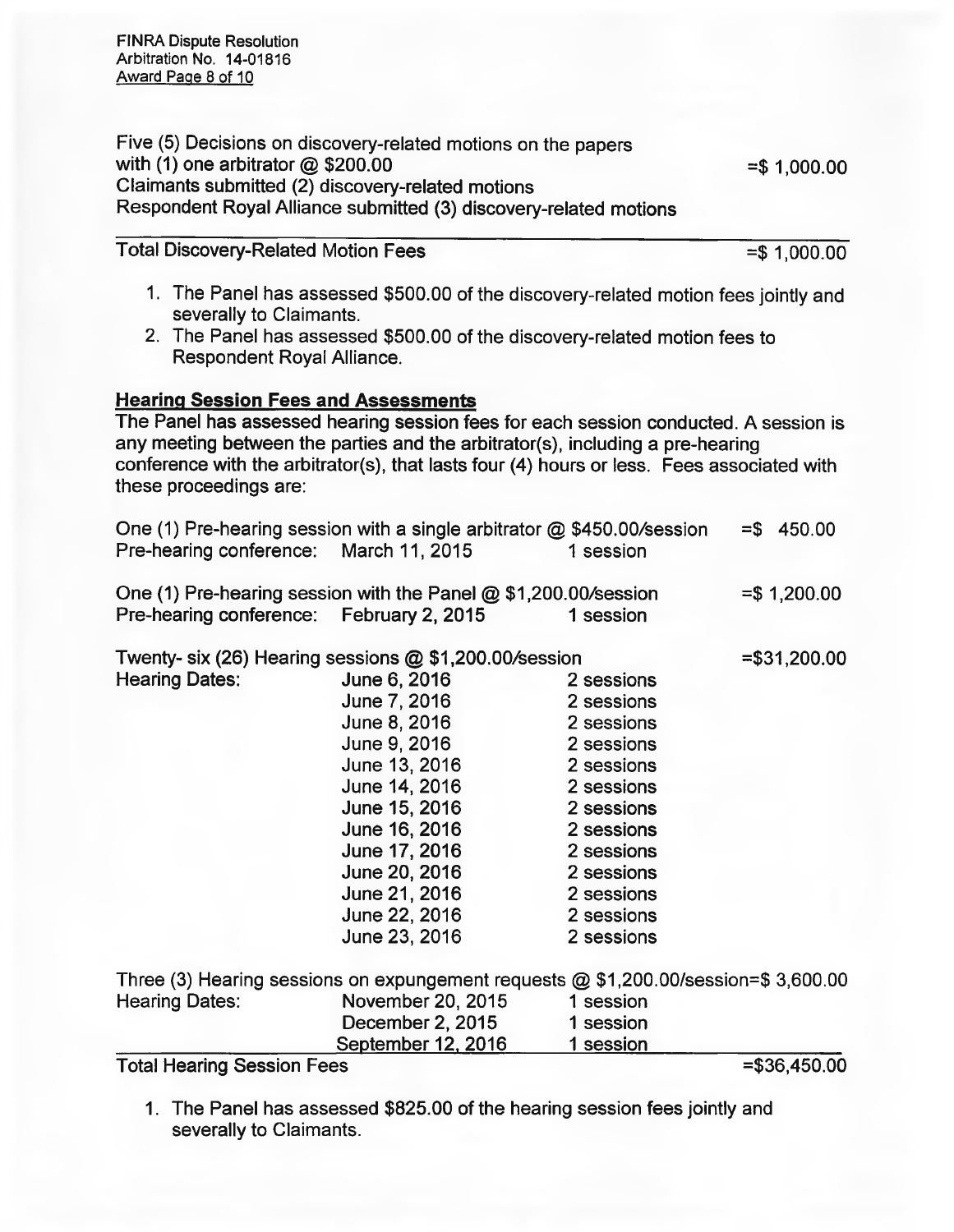- **2. The Panel has assessed \$825.00 of the hearing session fees jointly and severally to Respondents Royal Alliance, McCollam, and Tarr.**
- **3. The Panel has assessed \$31,200.00 of the hearing session fees to Respondent Royal Alliance.**
- **4. The Panel has assessed \$1,200.00 of the hearing session fees jointly and severally to Respondents McCollam and Tarr.**
- **5. The Panel has assessed \$2,400.00 of the hearing session fees to Respondent Wolf.**

**All balances are payable to FINRA Office of Dispute Resolution and are due upon receipt.**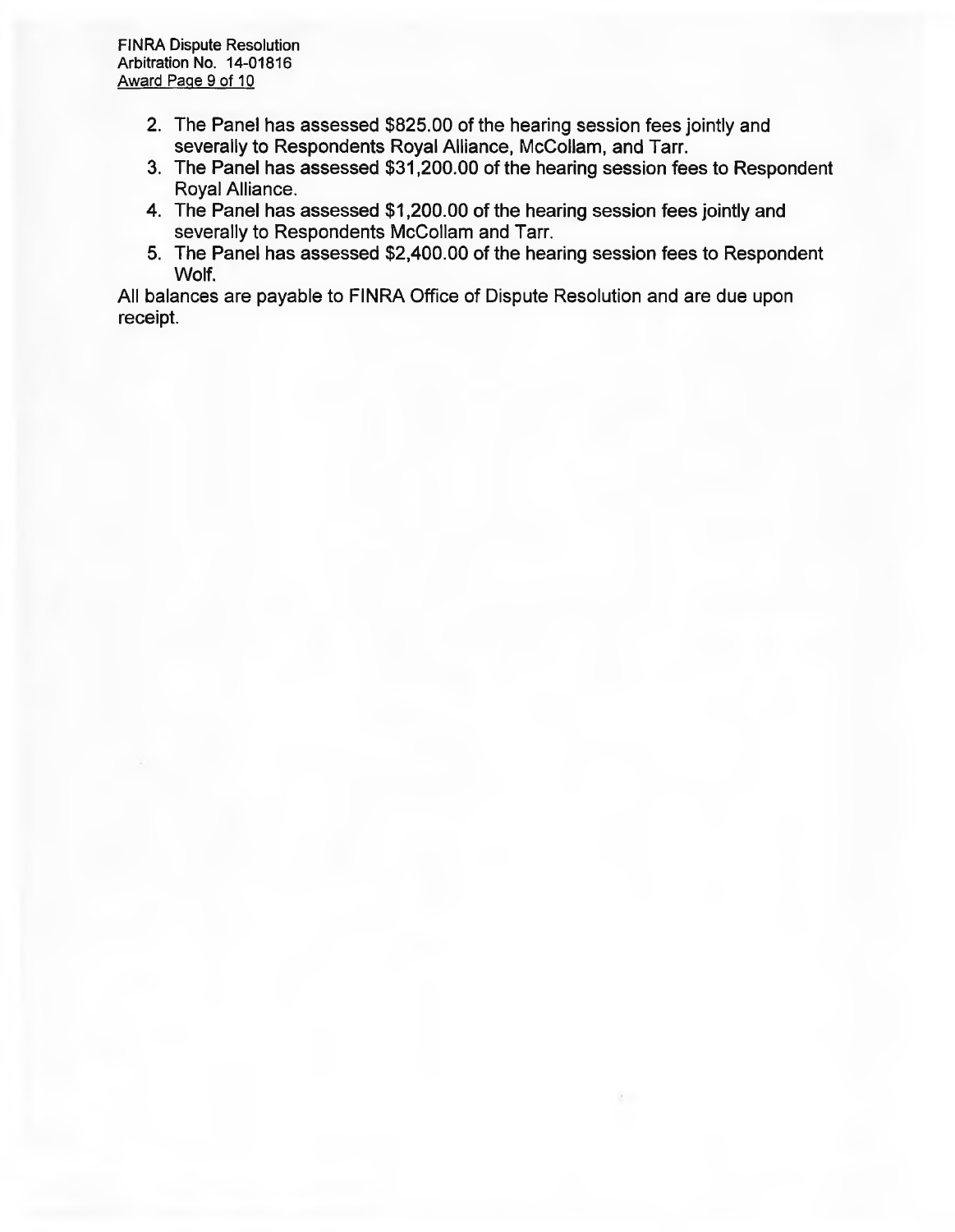**FINRA Dispute Resolution Arbitration No. 1401818 Award Pape 10of 10** 

#### **ARBITRATION PANEL**

Peter H. Daly **Peter H. Daly Community Community Community Public Arbitrator Mario Singleton Community Community Community Public Arbitrator Media and Public Arbitrator <b>Non-Public Arbitrator** 

**Isidoro Berkman Public Arbitrator, Presiding Chairperson** 

**Mario Singleton Non-Public Arbitrator** 

**I, the undersigned Arbitrator, do hereby affirm that I am the individual described herein and who executed this instrument which is my award.** 

#### **Concurring Arbitrators' Signatures**

**Isidoro Berkman Public Arbitrator, Presiding Chairperson** 

**Public Arbitrator** 

*A-3-46* 

Peter H. Daly **Signature Date** 

**Mario Singleton Non-Public Arbitrator**  **Signature Date** 

October 4, 2016

**Date of Service (For FlNRA Dispute Resolution office use only)**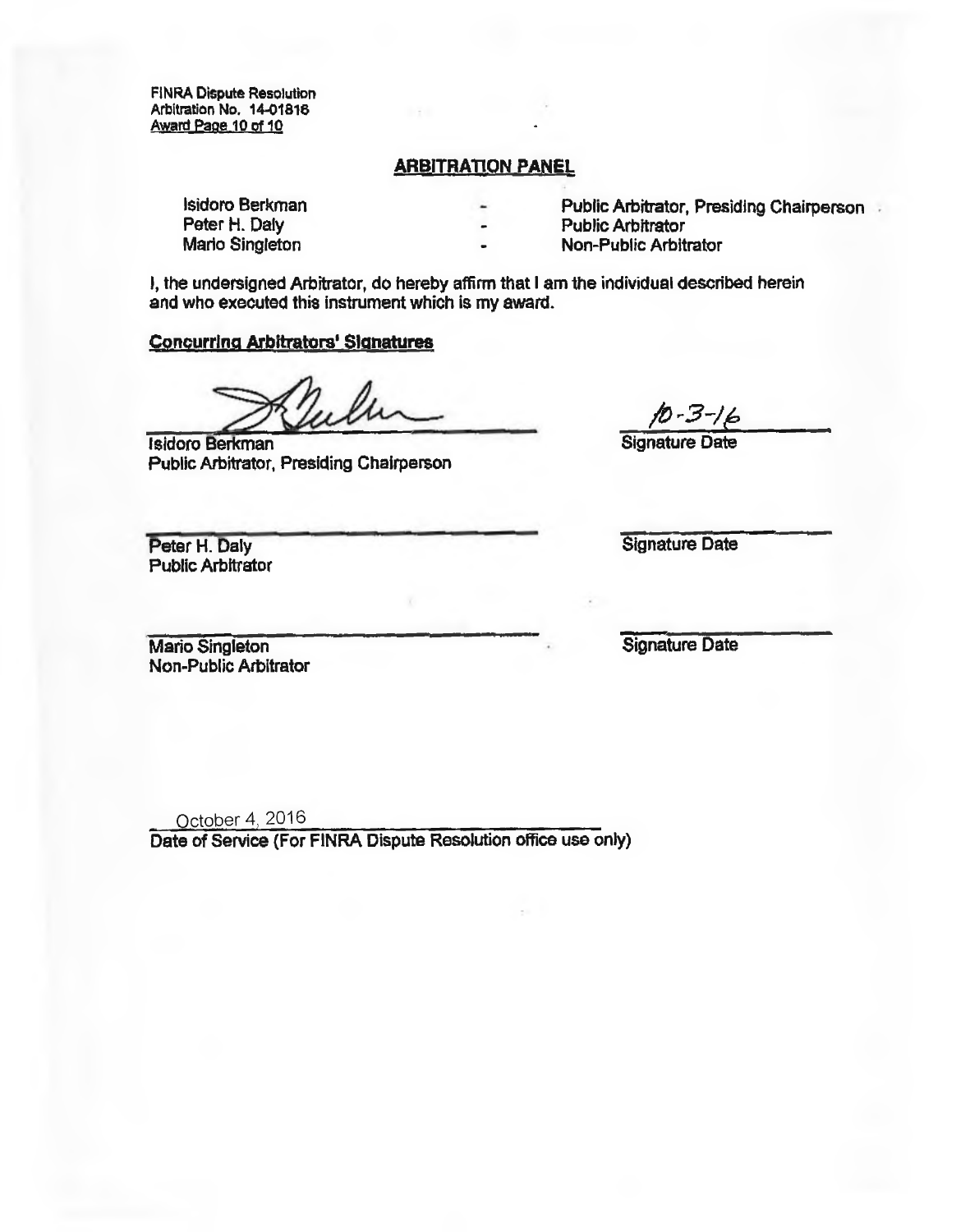FINRA Dispute Resolution Arbitration No. 14-01816 Award Page 10 of 10

#### **ARBITRATION PANEL**

Peter H. Daly **Peter H. Daly Community Community** Public Arbitrator **Public Arbitrator** Public Arbitrator **Public Arbitrator** 

Isidoro Berkman **Isidoro Berkman Public Arbitrator**, Presiding Chairperson Peter H. Daly

Non-Public Arbitrator

I, the undersigned Arbitrator, do hereby affirm that I am the individual described herein and who executed this instrument which is my award.

#### **Concurring Arbitrators' Signatures**

Isidoro Berkman Signature Date Public Arbitrator, Presiding Chairperson

Peter H. Daly Signature Date Public Arbitrator

Mario Singleton Signature Date Non-Public Arbitrator

October 4, 2016 Date of Service (For FINRA Dispute Resolution office use only)